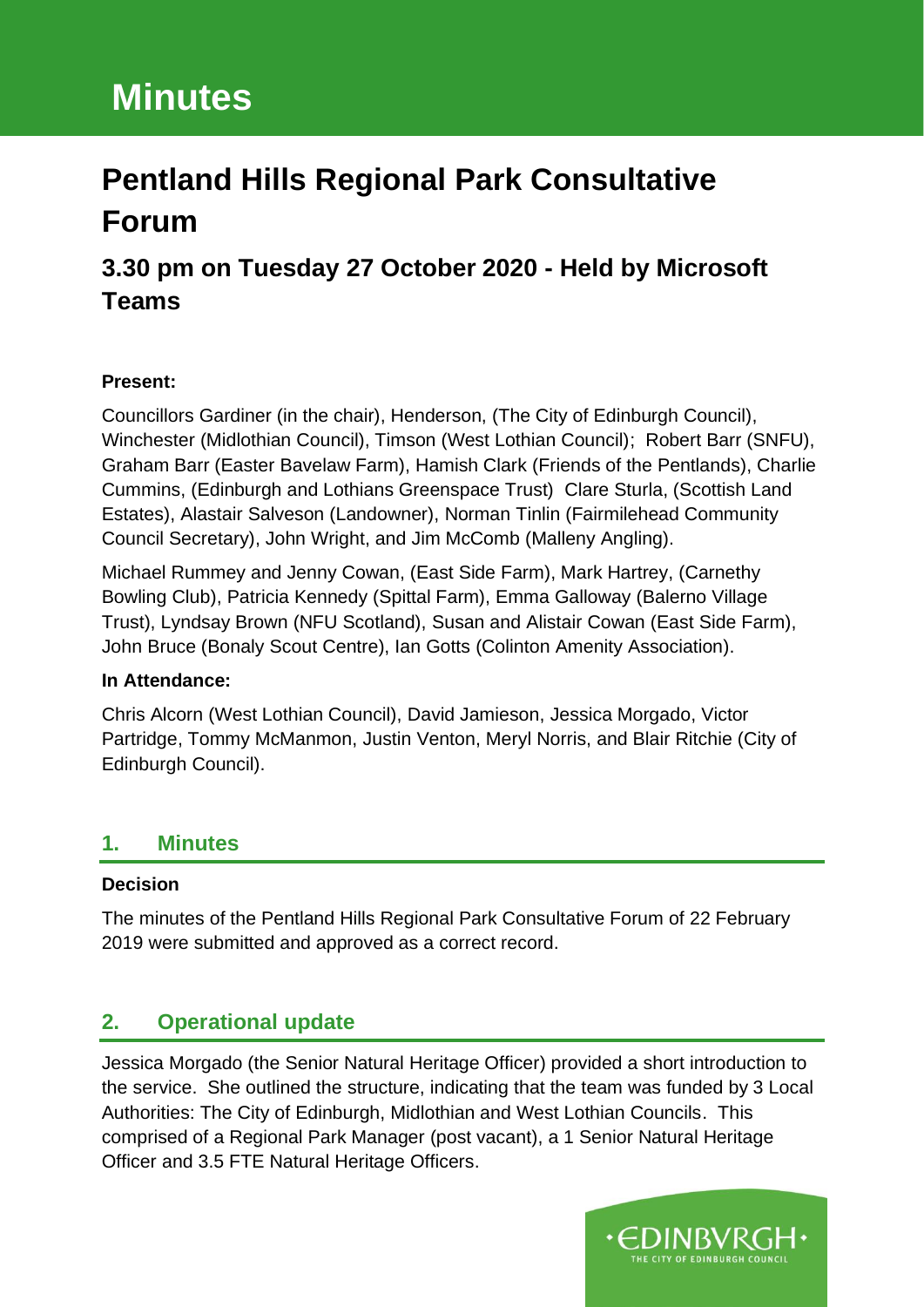Their role was to guide and assist all stakeholders in the sustainable management of the PHRP's changing environment in a way which supported communities living and working within the PHRP, promoting responsible access, developing public understanding of the mixed land use resource and conserving and enhancing the PHRP's landscape, cultural, historic and natural heritage.

#### Donation scheme

- The PHRP covered an area of 10,000 hectares, with over 100km (62 miles) of waymarked paths.
- There were approximately 600,000 visitors/year, with walking, cycling, horse riding and fishing as just a few of the recreational activities.
- The funds raised via the Donation scheme were used only for new 'added value' projects on the ground, and not for the day-to-day running of the Service. These included:
	- Path construction and maintenance
	- Signage and waymarking
	- Installation of access gates
	- Habitat improvements for wildlife
	- Improvement of facilities at Harlaw visitor centre and other popular sites

#### Before Covid-19

- New PHRP website & regular Facebook posts via PHRP page
- Seasonal signage such as "ground nesting birds", "lambing" etc
- PHRP Green Flag (new flag coming soon)
- Volunteer Ranger Service
- Wildlife surveys and public events program
- Access and habitat improvement projects
- Harlaw: Doors Open Day 2019 / Annual Livestock Worrying campaign /Responsible access event / Operation Owl / Hooked on Harlaw
- Flotterstone Glen: livestock awareness events in association with Penicuik Police

## Since Covid-19

• Pictures of long lines of traffic, messy campsite and fly-tipping were illustrated

The Convener thanked the Senior Natural Heritage Officer for her for her overview. This showed how important the Regional Park was to peoples' physical and mental wellbeing. He congratulated the Park Rangers and all the partners including the police Scotland for their work.

Discussion took place and the following points were made: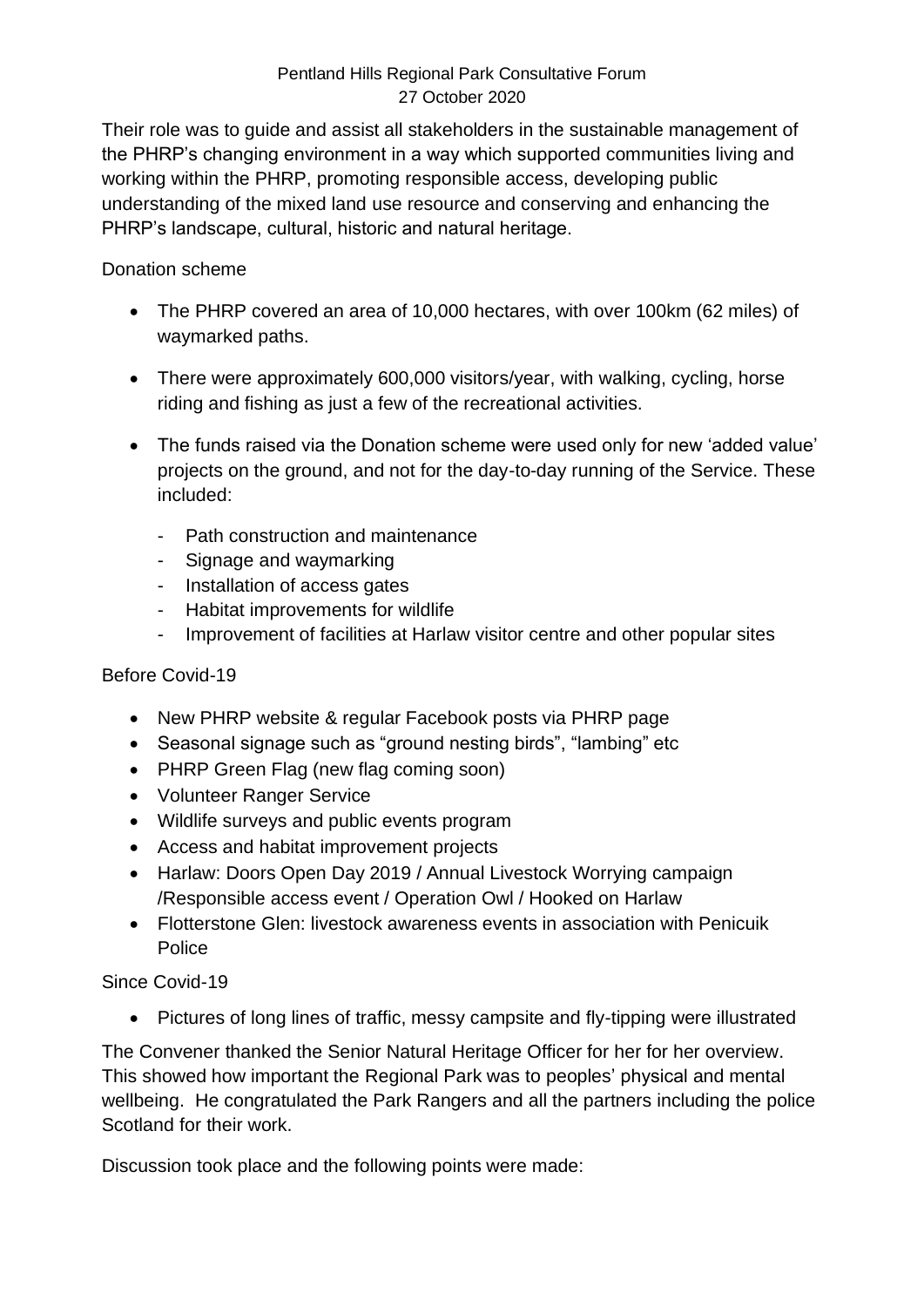- The Park Rangers were overrun and were not capable of doing their work, because of the lack of staff and resources. This was impacting on the service provided and placing an additional burden on the police and land managers.
- More funding would be beneficial, but council budges were under even more pressure, with the current Covid crisis, and difficult choices had to be made. The Police and staff had limited resources and it was necessary to work with other partners to address the situation pragmatically.

#### **Decision**

To note the update.

# **3. Pentlands Woodland, Habitat and Access Proposals**

Charlie Cummins (Edinburgh and Lothians Greenspace Trust) provided a verbal update on the Pentlands Woodland, Habitat and Access Proposals. He gave an update on the work of the Edinburgh and Lothian Greenspace Trust (ELGBT). It was hoped that there would soon be some funding available. Some funding was awarded in 2010 and work was undertaken. They had considered 5 priorities and focused on 10 projects.

There was further funding to produce a detailed proposal for the northeast slopes, part of that was identified for woodland expansion and four areas were being considered. As a result of this work, planting was undertaken in various sites. However, since then, there was not a large amount of new woodland created in that vicinity. Scottish Forestry (SF) wanted to support the ELGBT to try to look at new sites and to promote the grant funding that was available. National targets for the SF had been increased and they had only three years to increase their planting by 5%. He had a proposal with SF to work with a consultant, to carry out projects that might have been neglected. He was working on that piece of work at present and was hoping that they would soon get the funding confirmed. He had held discussions with Chris Alcorn (West Lothian Council) and he needed further discussions to take place.

He then provided and update on the Pentlands to Portobello Access Feasibility Study that the ELGBT undertook in the previous year. This route comprised of Swanston to Portobello and was mainly off road. There was also the proposal with NatureScot to identify areas of green network, (for that) and would probably prioritise the southern end of the route.

The last topic was access and other issues there were within the Pentlands, including the lack of investment and the number of people using routes. They undertook an access audit and identified £2-3m of work that was required. They were considering the Heritage Lottery Fund, but a number of schemes had been delayed, because of Covid. He had a meeting arranged with the Outdoor Access Trust for Scotland. Their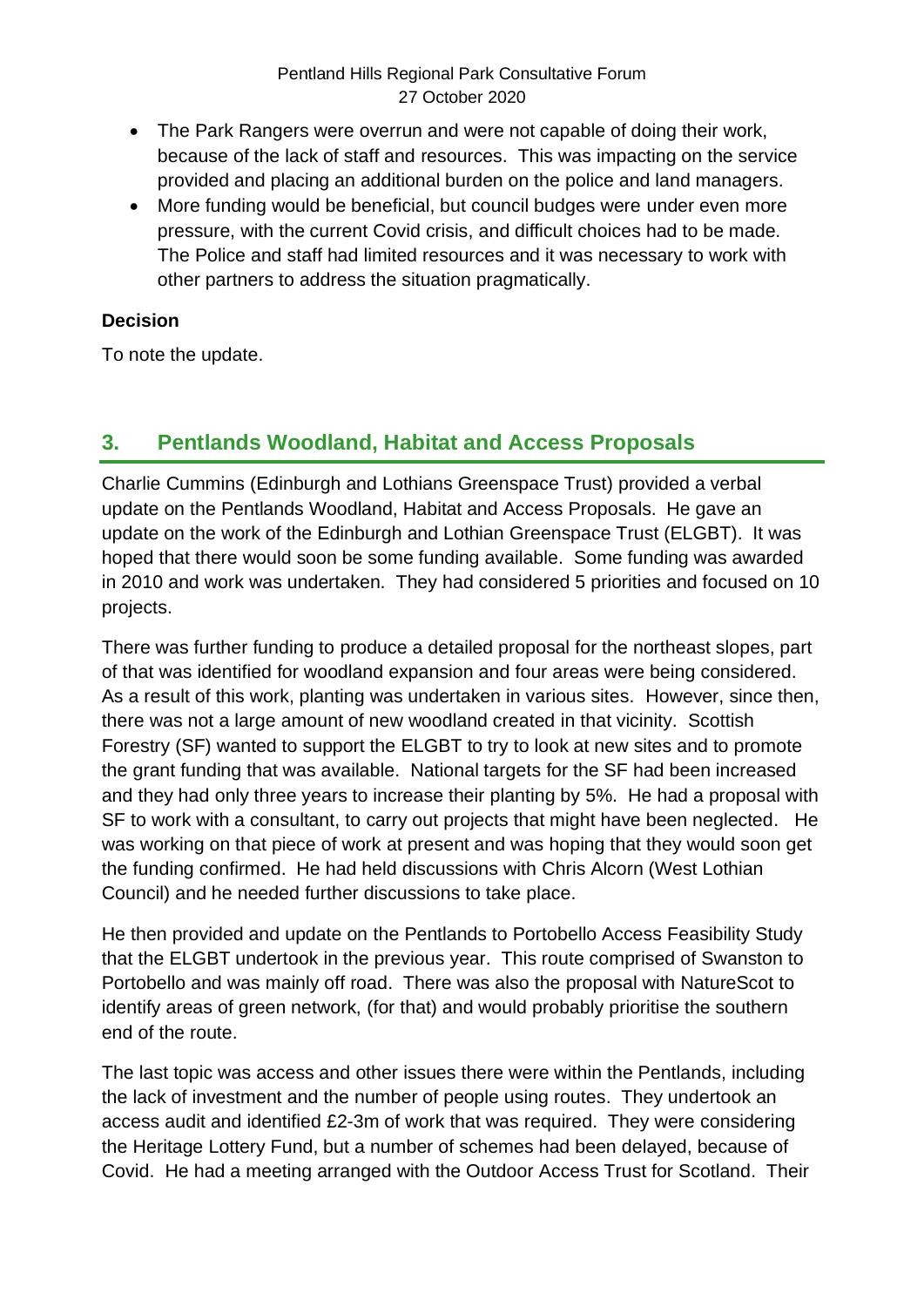priority was on employability and training. Previously, the East of Scotland did have much youth unemployment, therefore, opportunities had been quite limited. But, unfortunately, this had changed and it would be now possible to take forward that piece of work.

The Convener thanked Charlie Cummins for the update. It was a concern that youth unemployment might rise because of Covid and looked forward to a further update.

Discussion took place and the following points were made:

- That liaison took place with landowners when planting trees through a consultant.
- That planning permission was not required for woodland planting, although sometimes, problems had been experienced.
- Planning authorities would be consulted as part of the process

#### **Decision**

Farmers/landowners to liaise with Charlie Cummins through the ELGBT and he could put them in contact with a consultant, for the purpose of tree planting.

# **4. Car parks upgrade grant application to Visit Scotland**

The Natural Heritage Officers provided a presentation on the Car Parks upgrade grant application to Visit Scotland. These proposals formed one of the grant applications to the Visit Scotland Rural Tourism Infrastructure Fund. A fund for Local Authorities and National Park Authorities to make improvements at popular visitor locations to meet community and visitor needs. This included the following:

Parking Issues

- Demand regularly exceeded availability
- Poor parking within the car parks
- Displacement occurred onto access tracks and neighbouring roads:
	- Impeded access for emergency vehicles and farm machinery
	- Created unsafe access for non-motorised users e.g. pedestrians/cyclists/horse riders
	- Put pressure on residential access
	- Damaged road verges

#### Proposed Solutions

• Improve car park layout/bay marking at: Harlaw, Threipmuir, Bonaly and **Flotterstone**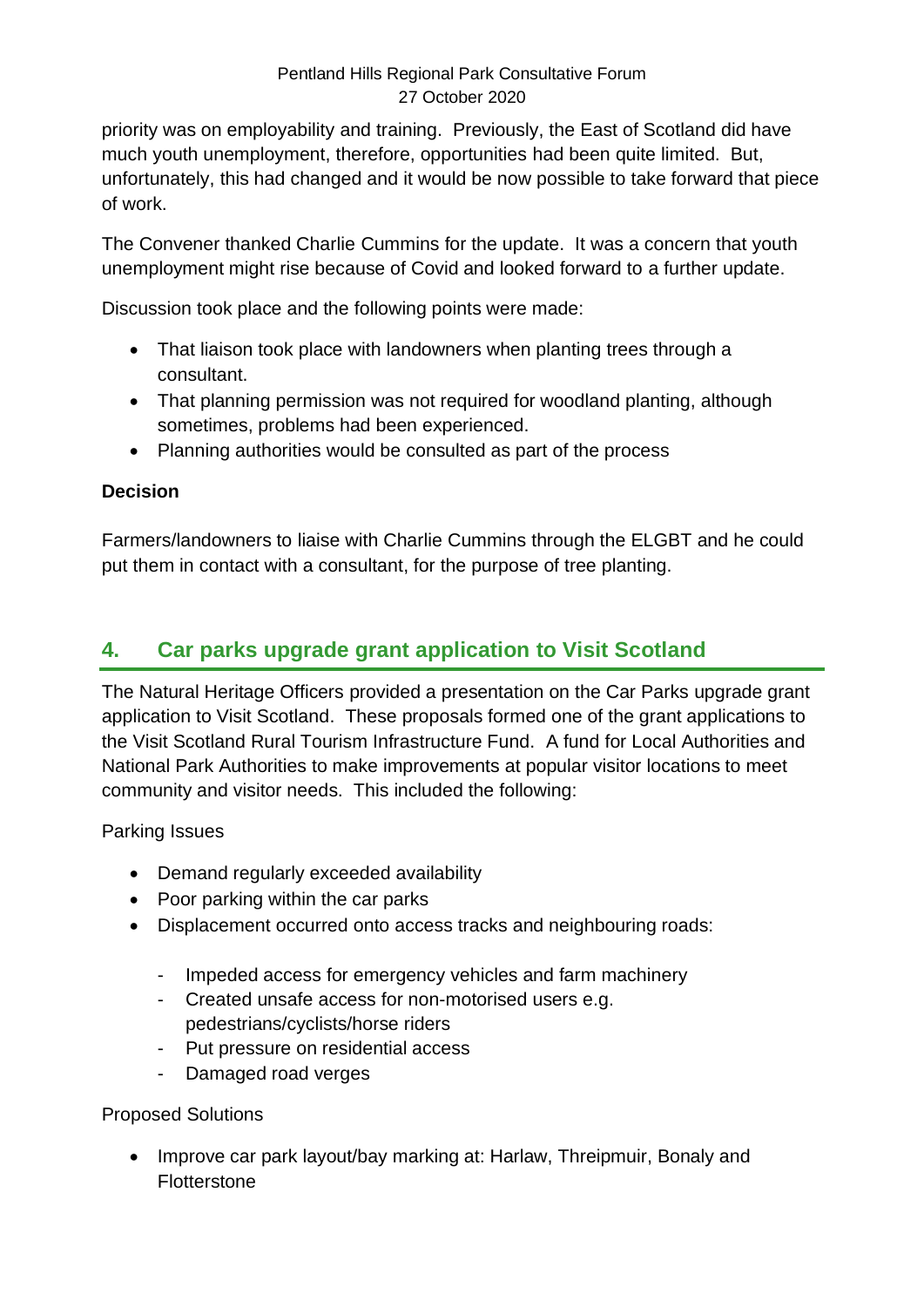- Improve signage and one-way traffic flow
- Provide more blue badge spaces
- Install electronic barrier to prevent misuse of Flotterstone Glen road.
- Some potential to expand capacity:
	- BONALY– surface the overflow parking area
	- HARLAW remove parking on the access track and provide spaces in an extended car park area. Provide passing places and a segregated path for non-motorised users on access track.
	- FLOTTERSTONE Provide segregated access path for non-motorised users on access road to car park.
	- THREIPMUIR extend current car parking area.

#### Parking: CONSULTATION HUB

#### YOUR VIEWS

"Do you think there is adequate parking provision at the four principle car parks in the Pentland Hills Regional Park? YES /NO / NOT SURE

- Harlaw
- Threipmuir
- Bonaly
- Flotterstone

Do you support the proposal to improve parking at the four principle car parks in the Pentland Hills Regional park? YES / NO / NOT SURE

• Please give your comments on this proposal"

#### Path links: ISSUES

- Access roads were narrow with no pavements and heavily used by vehicular traffic
- Limited accessible paths to the busiest sites
- Existing paths were informal and not maintained
- Existing paths not signposted and not well known by visitors

#### Path links: PROPOSED SOLUTIONS

- RTIF criteria: path upgrades up to 500m to/from car parks and scenic areas
- Offered the opportunity to upgrade the following:
	- Harlaw through trees along Bavelaw burn to Harlaw road
	- Bonaly Country Park through trees alongside access road at top car park
	- Flotterstone –through trees from car park towards reservoir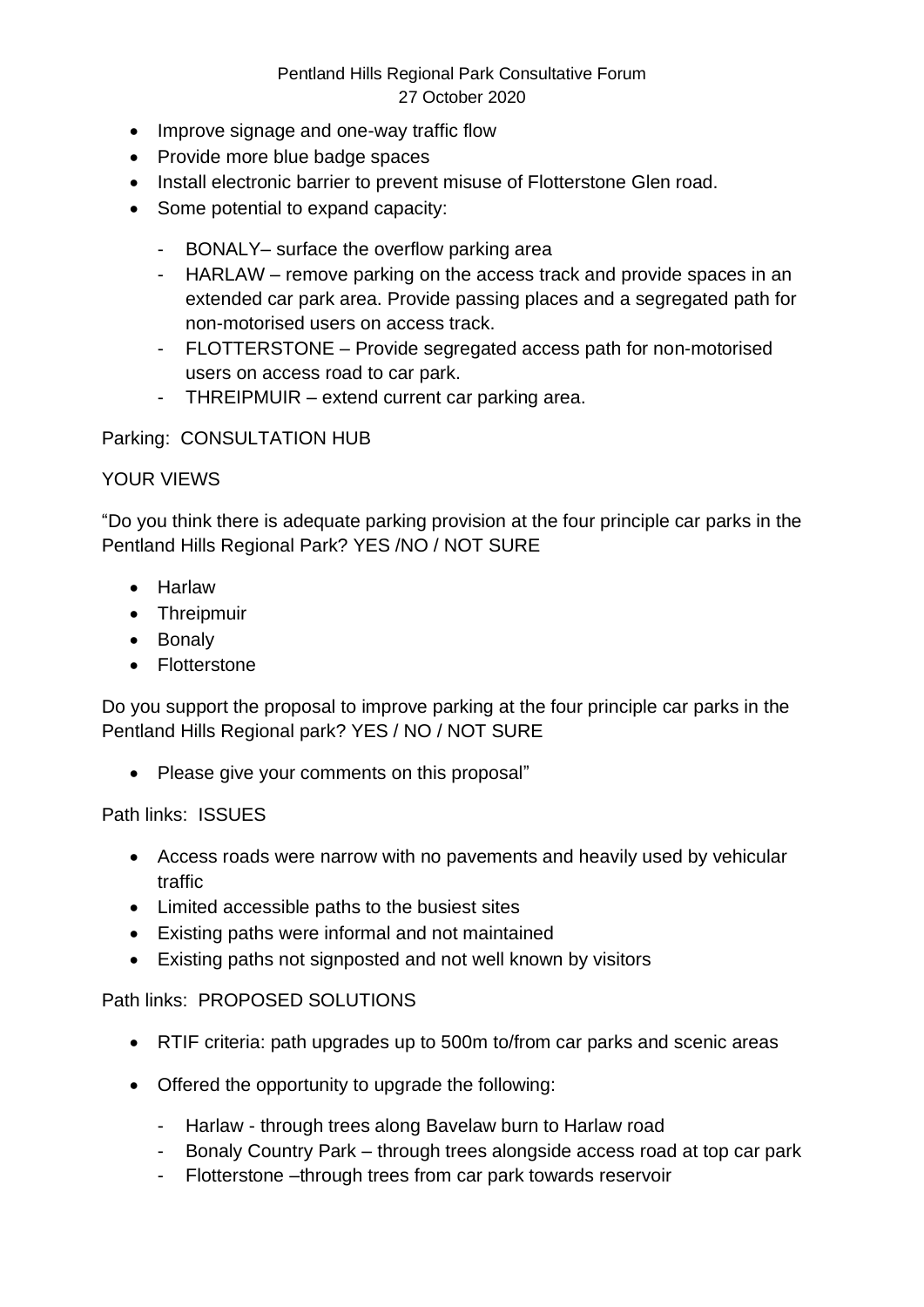Path upgrades: CONSULTATION HUB

#### "YOUR VIEWS

- Would you like to see more path links into the Regional Park? YES / NO / NOT SURE
- Would you use a path instead of a vehicle to access the Regional Park? YES /NO / NOT SURE
- Please give your comments on this proposal."

#### Signage: ISSUES

- Recreational use of reservoirs had increased significantly in recent years and could result in conflict between user groups
- Lack of signage on site explaining Scottish Outdoor Access Code (SOAC) responsibilities in relation to use of open water
- Lack of signage highlighting water safety

#### Signage: PROPOSED SOLUTIONS

- Produce new information panels that illustrate responsible access rights to open water
- Produce new water safety signage

#### **Decision**

See decisions after item 6**.**

# **5. Toilets and Eco-Campsite Proposals and Grant Application to Visit Scotland**

The Natural Heritage Officers provided a presentation non-Toilets and Eco-Campsite Proposals and Grant Application to Visit Scotland. It was explained that these proposals formed one of the grant applications to the Visit Scotland Rural Tourism Infrastructure Fund. This included the following:

## **Camping**

- ISSUES
	- There had been increasing problems in recent months and years with antisocial camping behaviour. This had resulted in extensive littering, unattended woodland fires, toileting mess and underage drinking, especially at Harlaw, Bonaly, Clubbiedean and Glencorse reservoirs.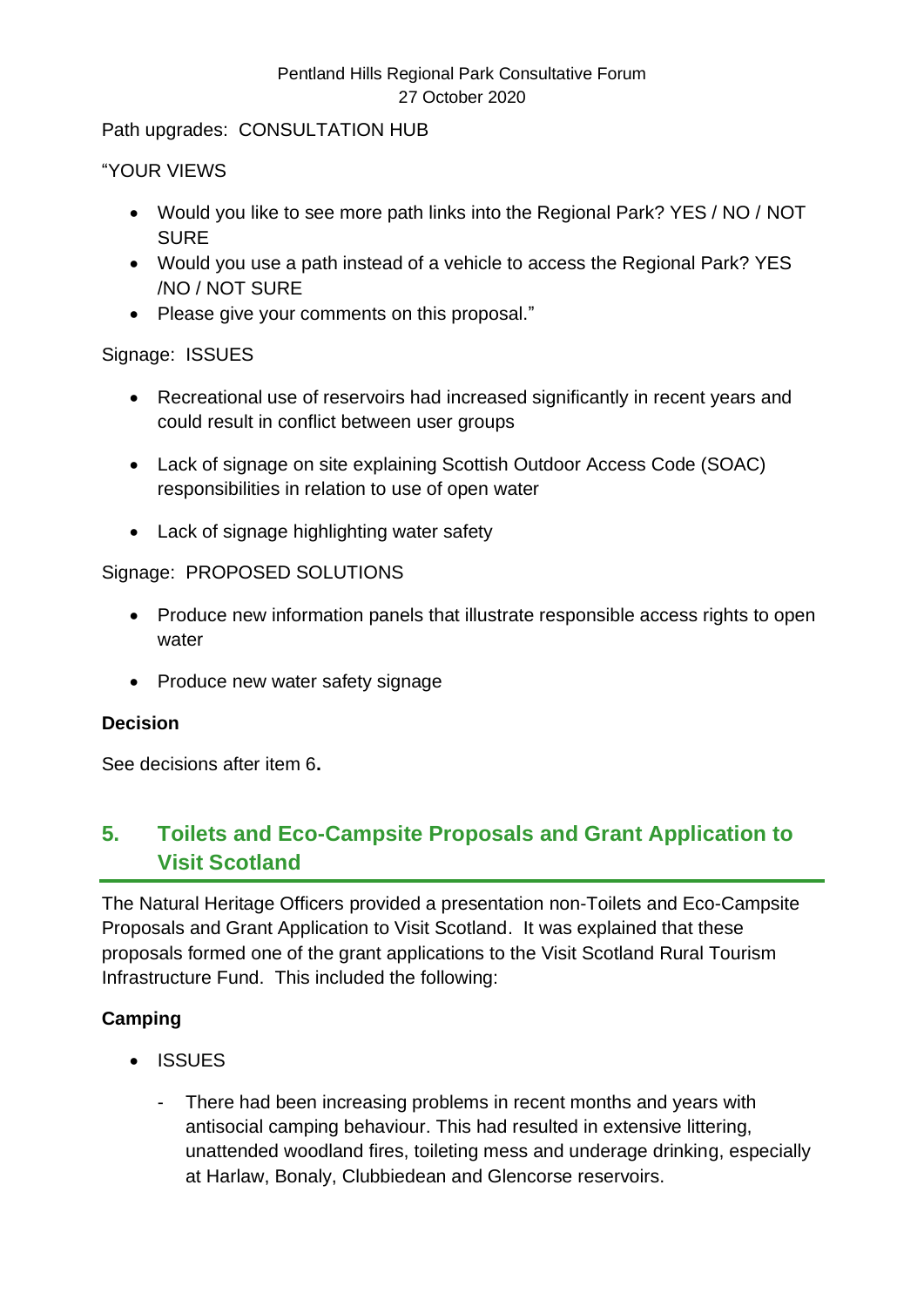- PROPOSED SOLUTION
	- The creation of a small eco-campsite on the shore of Harlaw Reservoir with dedicated fire bowls and toilets. No more than 8-10 camping areas.
	- The creation of a Warden or Ranger position to staff campsite and enforce Park Management Rules around rest of reservoir (no camping, no fires)
- CONSULTATION HUB
	- "YOUR VIEWS Do you see the proposed eco-campsite with new Warden position as a viable solution to anti-social camping behaviour? YES / NO / NOT SURE - Please also give us your comments on this proposal."

#### **Toilets**

- ISSUES
	- There had been problems with toileting mess increasing over the past few months and years at Harlaw, Threipmuir, Bonaly and Flotterstone Glen. This had resulted in human excrement and toilet paper being visible from woodland paths, posing a danger to visitors, their children and dogs, and wildlife.
- PROPOSED SOLUTION
	- The installation of 8 new toilets at the above four car parks, plus 2 toilets at the proposed eco campsite.
	- These would be zero-discharge waterless toilets requiring pump-outs approximately every six months.
	- There would be a proposed charge of approximately 50p per use, using hands-free card payment.
	- Takings from toilets would pay for pump-outs and a daily cleaning regime.
- CONSULTATION HUB
	- "YOUR VIEWS Do you agree with the proposal to install two toilets at each of four car parks, with a charge to pay for cleaning and maintenance? YES / NO / NOT SURE - Please let us know any comments you have."

#### **Decision**

See decisions after item 6**.**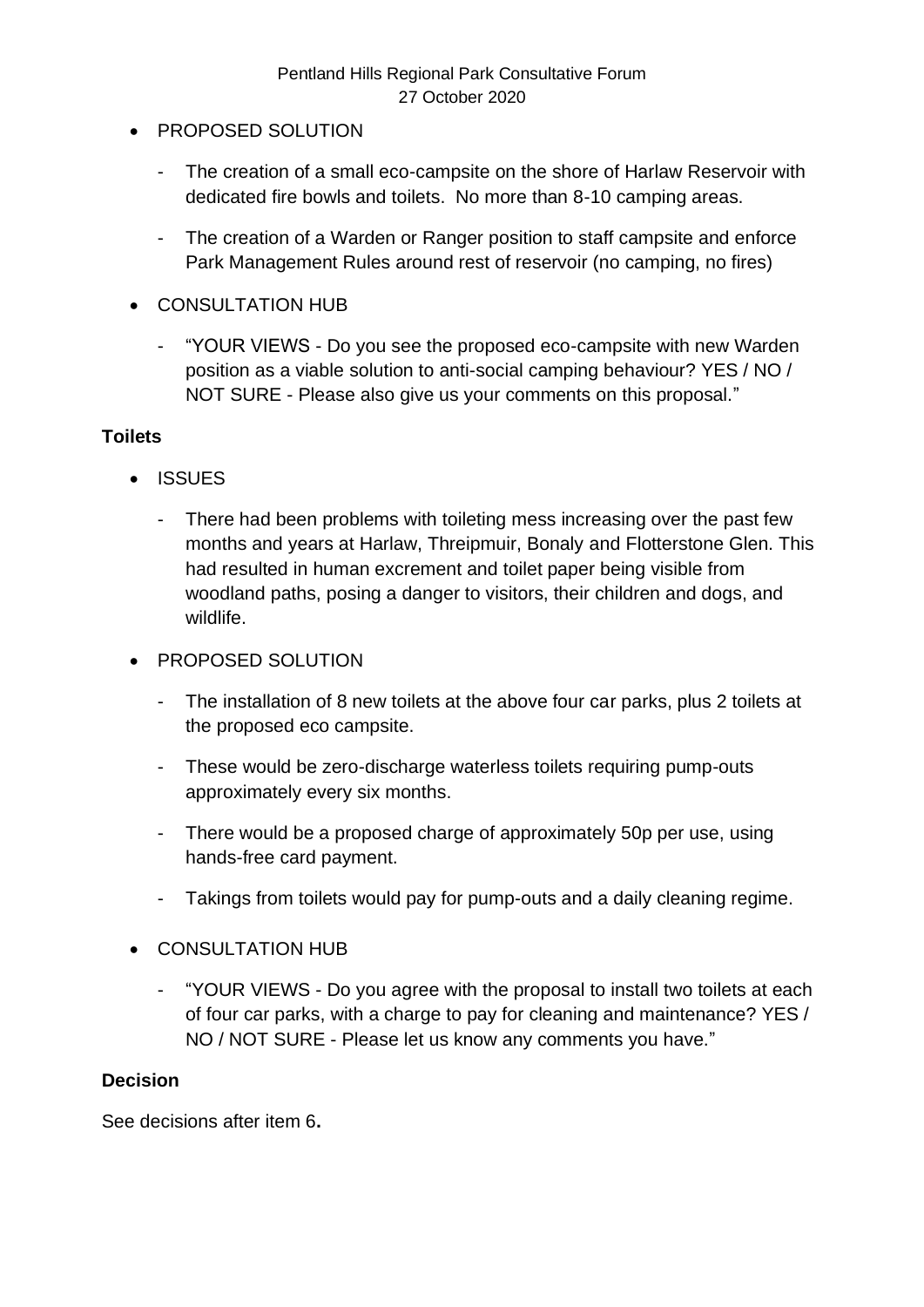# **6. Introducing Car Parking Charges at the Principal Car Parks**

The Natural Heritage Officers gave a presentation on the proposal for introducing car parking charges at the principal car parks. The background to the proposed scheme of introducing car parking was outlined.

- PHRP car parks were currently free to park in, unlike most other similar destinations
- There had been proposals in the past to charge which had been rejected due to fears of displacement parking on main roads such as the A702
- The Regional Park was struggling to make ends meet following years of Council cut-backs.
- • **SOLUTIONS** 
	- Displacement parking could be minimised by creation of Clearway on A702 (DONE) and double-yellow lines around other car parks (currently lobbying for this)
	- Charging should be done in such a way that it did not disrupt traffic flow at entrances to car parks, and allowed essential vehicles access without charging them
	- Funds could be used for maintenance of car parks and Regional Park footpaths and infrastructure
	- investigate the creation of a permit scheme for regular visitors such as anglers
	- Investigate use of a third-party contractor to collect parking charges would minimise set-up costs. This contractor would keep monies from parking fines only

#### • **CONSULTATION HUB**

"YOUR VIEWS - Do you support the Regional Park charging a small amount for car parks (roughly £2 per visit)? YES / NO / NOT SURE - Would you support the introduction of an annual charging scheme similar to a residents' permit? YES / NO / NOT SURE - Would you support monies from such a scheme being used to support the infrastructure of the Regional Park? YES / NO / NOT SURE - Please let us know any comments you have on proposals COMMENTS"

The Convener thanked the officers for the three presentations, which showed good teamwork. Following the presentations, discussion took place and the following points were made:

#### **The effect of increasing the size of car parks.**

• Increased traffic and pressure on roads.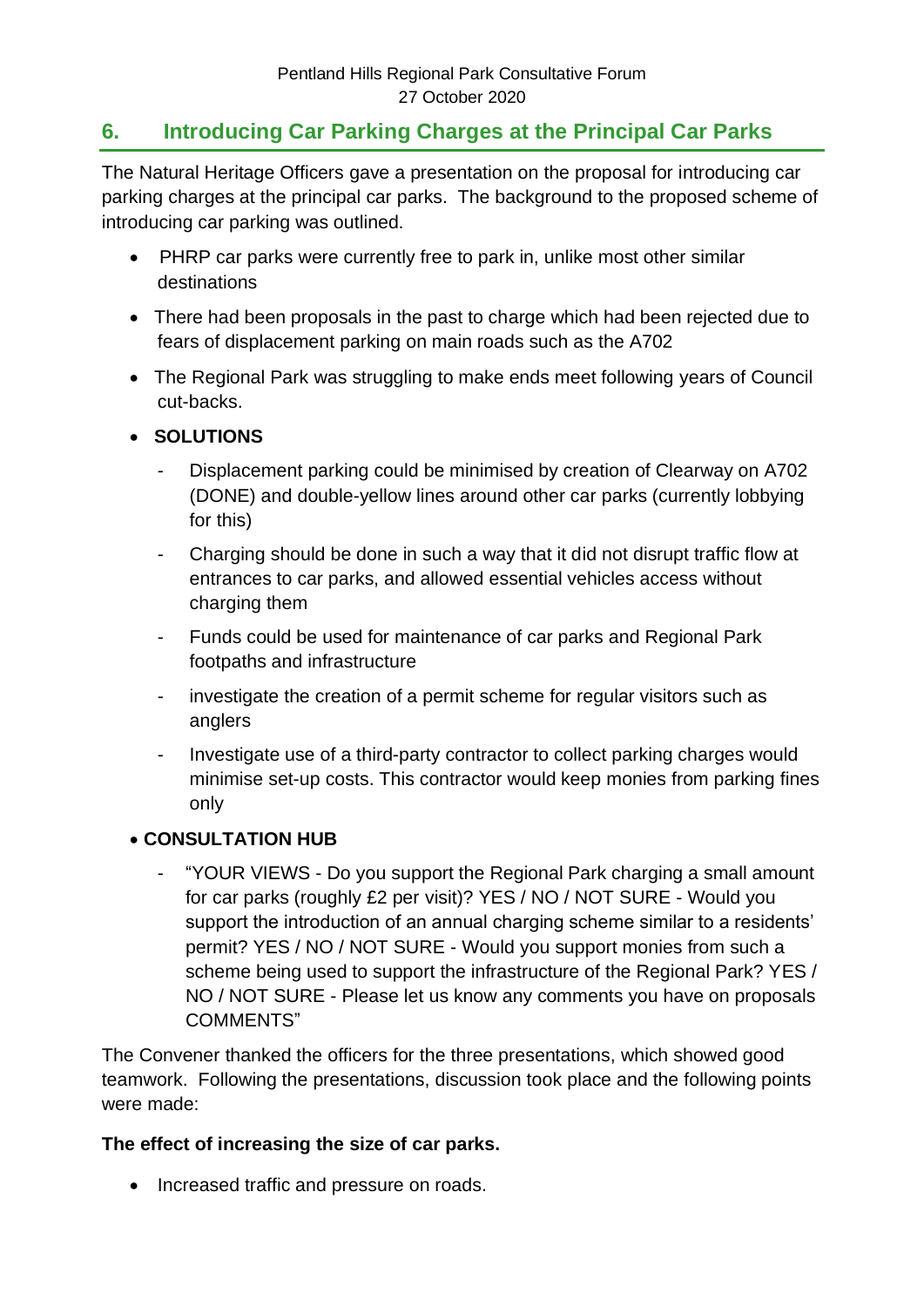• The possible ruination of natural habitats.

#### **The Consultation process**

- More input was required from people who worked in the Regional Park.
- This exercise was meant to ascertain opinion to inform the Council.
- It was not the case that all visitors wanted unlimited parking
- The service had limited funding and was trying to progress matters.

#### **Current parking issues**

- The negative impact of there being insufficient parking.
- The need to consider the views of visitors.
- To reduce the number of cars by measures such as improved paths.
- Double yellow lines were ineffective and clear ways might be better.

#### **Current facilities inadequate were inadequate**

- The approach to solve issues creatively was welcomed.
- The service understood the frustration of the farmers and the public.
- The present situation was not sustainable, and progress was necessary.

#### **The needs of Balerno Residents**

- A parking fee might deter some of them from visiting the Pentlands.
- A pass for these residents should be considered.
- Other local residents might also want special parking permits.

## **Measures to improve situation**

- Recommendations to the Transport and Environment Committee.
- These would include the creation of pavements and speed restrictions.
- These would have to be within the park boundaries.
- Speed limits would impede farm traffic.
- Landowners would not want unauthorised barriers on private roads.

## **Contractor levies**

- Contractors managing the car park might be encouraged to levy fines.
- Contractors might be the most practical way of managing the car park.
- Any money raised from charges would go into the park.
- Various options were being considered.

#### **Parking fees**

- Residents might pay an annual fee and might not have access.
- People could be informed in advance when the car park was full.
- It would be advantageous to impose a greater charge for the whole day.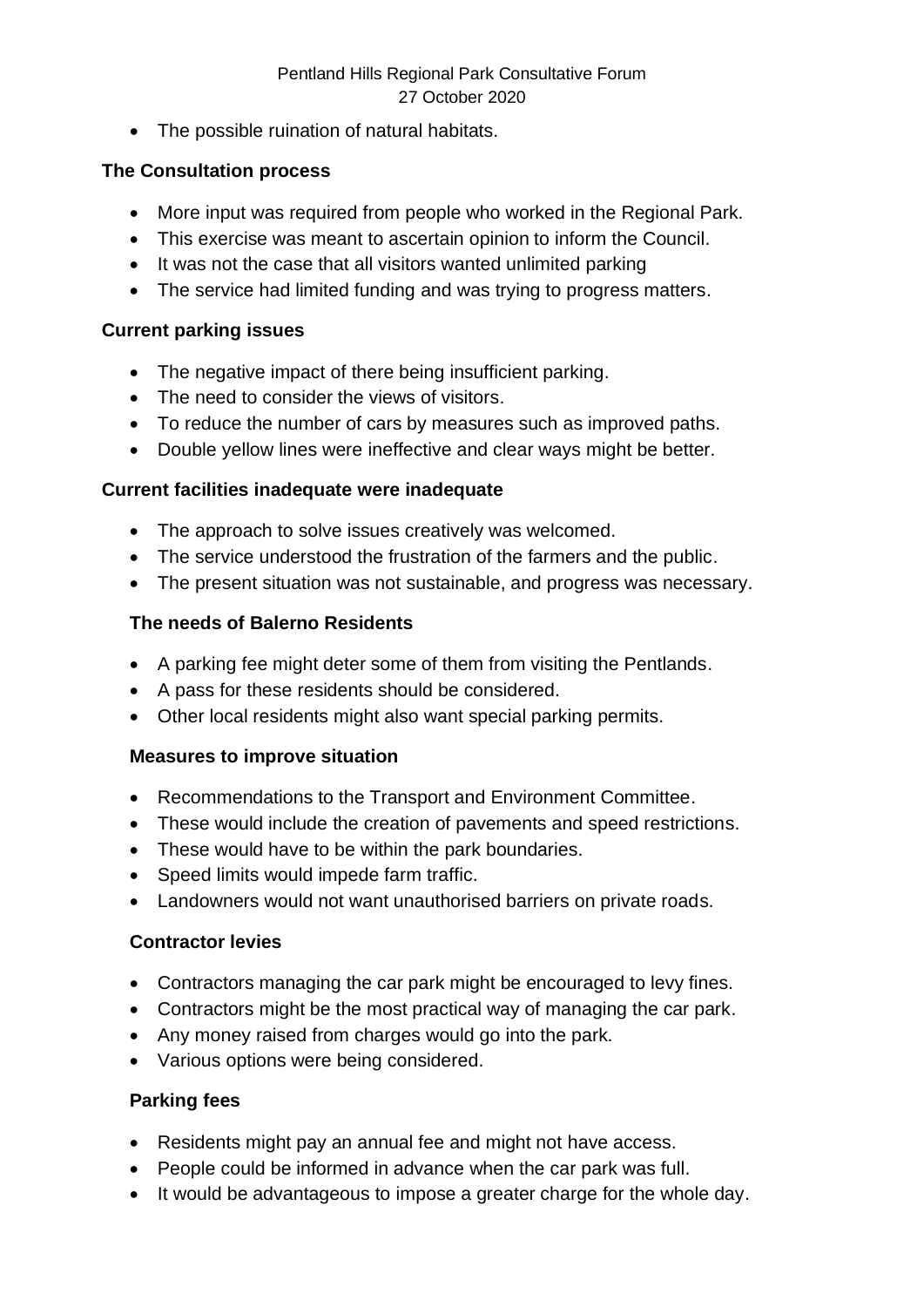• An "app" for car parking would be beneficial.

#### **More support from rangers required**

- It was beneficial to encourage people into the Regional Park.
- Greater numbers required more support from rangers over the weekend.
- The service did not have the numbers to make a rota work effectively.
- Greater access should not be encouraged without more ranger support.
- Landowners needed the service to help to manage the ecology of park.

#### **Funding issues**

- The regional park would be part of operational restructuring.
- Over the next few years, there would be probably less funding.
- Additional revenue and car parking revenue would help with this.
- There were other options to consider as well as car park charges.
- There could be match funding from Visit Scotland.
- They would provide 70% of funding, with the Service providing 30%.

## **The effect of greater visitor numbers**

- The service was not encouraging more access.
- It was trying to manage the visitor numbers.
- They were trying to work with landowners to manage these.
- It was claimed that visitors were not being encouraged.
- A recent a mass cycle event, seemed contrary to this assertion.
- Farmers were having to deal with the public more and neglecting farming.

## **Response to consultation**

• There should be more clarity when responses were received.

The Convener indicated that as the current situation was untenable, it was necessary to carry out a consultation and find solutions. The Council had to take all views into consideration. They did not want more cars in the Regional Park, but it was necessary to generate more income and to avoid a "rutted paths" situation. Therefore, an adequate level of car parking and active routes was required. He was aware of the impact of traffic on farmers, when they were moving machinery. Farmers should take part in the consultation hub, or through address provided by the Senior Natural Heritage Officer. He wanted to thank officers for their hard work and everyone who had contributed to the work of the Regional Park, during such a difficult time.

#### **Decision**

1) David Jamieson (Parks, Greenspace and Cemeteries Manager) to identify people's location who were responding to the consultation.